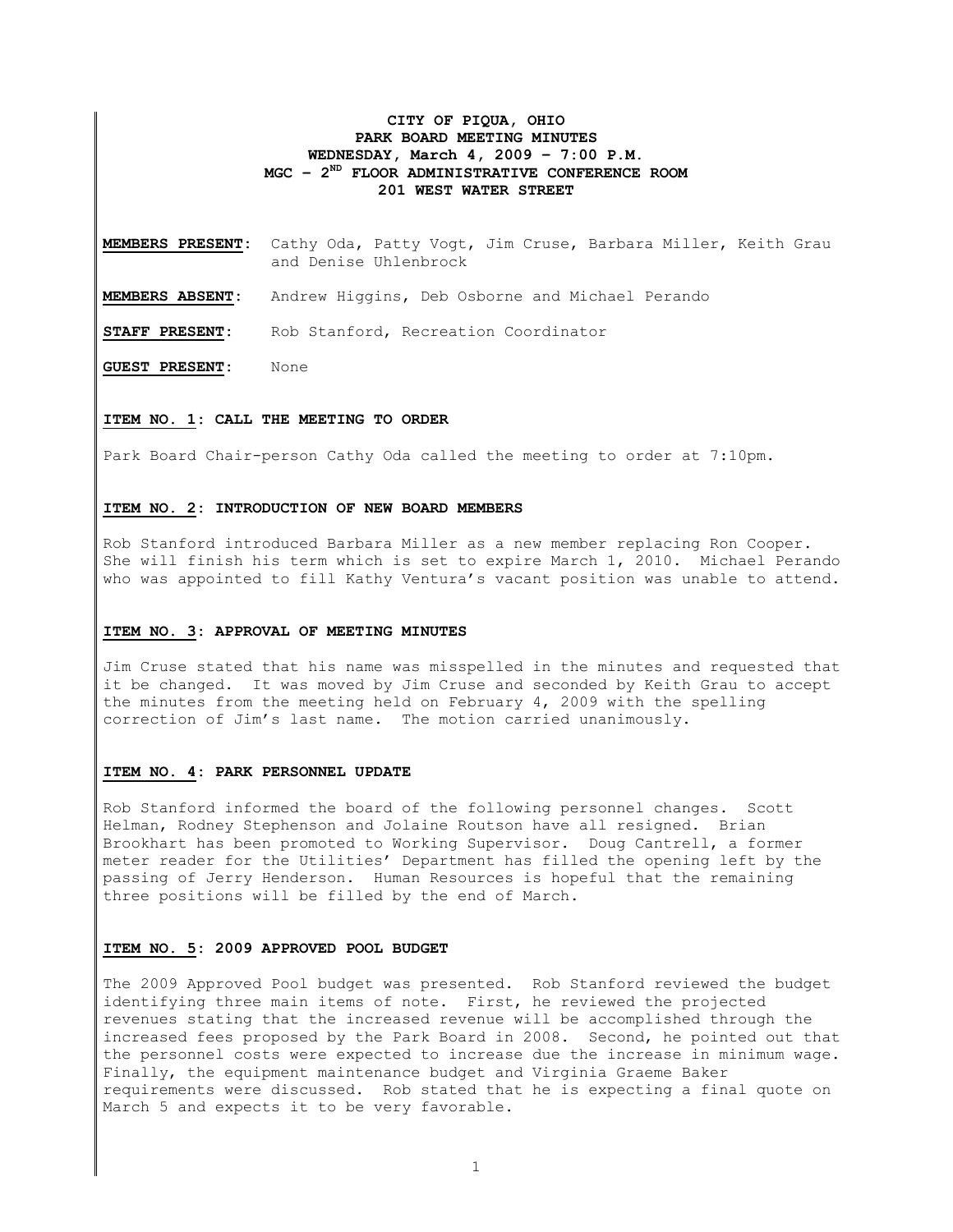## **ITEM NO. 6: POOL GROUP RATE**

Rob Stanford asked the board if they felt a group rate would be warranted. He stated that he had received comment from the YMCA that they use the Troy pool for summer camp trips partially because they offer a discounted rate. Jim Cruse made a motion with Patty Vogt seconding to offer a group rate of \$2.50 for groups of 25 or more. The motion carried unanimously.

### **ITEM NO. 7: POOL PASS / MARKETING POLICY**

Rob Stanford stated that the City had received a request for pass donation for a fundraiser and that there are no guidelines in place for handling solicitations. Rob asked the board for recommendations on a policy that would guide staff in handling such requests. After discussion, Jim Cruse made a motion to table the discussion to the next meeting. Keith Grau seconded the motion. The motion carried unanimously.

## **ITEM NO. 8: WATER QUALITY STUDY UPDATE**

Rob Stanford informed the board that the plans to build a new water plant will change our options for treatment of the water in the hydraulic canal, Franz Pond, Echo Lake and Swift Run.

# **ITEM NO. 9: ENTIRE PARK RENTALS**

Rob Stanford stated that a group had requested permission for a special use of Roadside Park. He stated that although the groups intended use would not likely cause damage, there are codes that prevent the desired use. Rob asked for advice on creating a policy that would allow a group to gain access to the park for special functions while protecting the community's parks from damage.

Patty Vogt made a motion to enforce current policy and not allow use of parks by private parties. The motion failed to receive a second

Denise Uhlenbrock made a motion to table the discussion to the April meeting. Patty Vogt second the motion. The motion carried unanimously.

### **ITEM NO. 10: SKATEPARK DISCUSSION**

Rob Stanford showed an aerial photo of the proposed layout and stated that it may encroach further into the sledding area than initially expected. He asked if the board had any concerns or comments that they would like addressed with the skatepark committee. Patty Vogt expressed concern of impeding the sledding at all. Jim Cruse questioned if we could convert the tennis courts into a skatepark. He felt this would be appropriate because it would eliminate our need to repair the courts and would prevent interference with sledding. Barbara Miller stated that many people including her husband still use that court and would be very disappointed to see it go away.